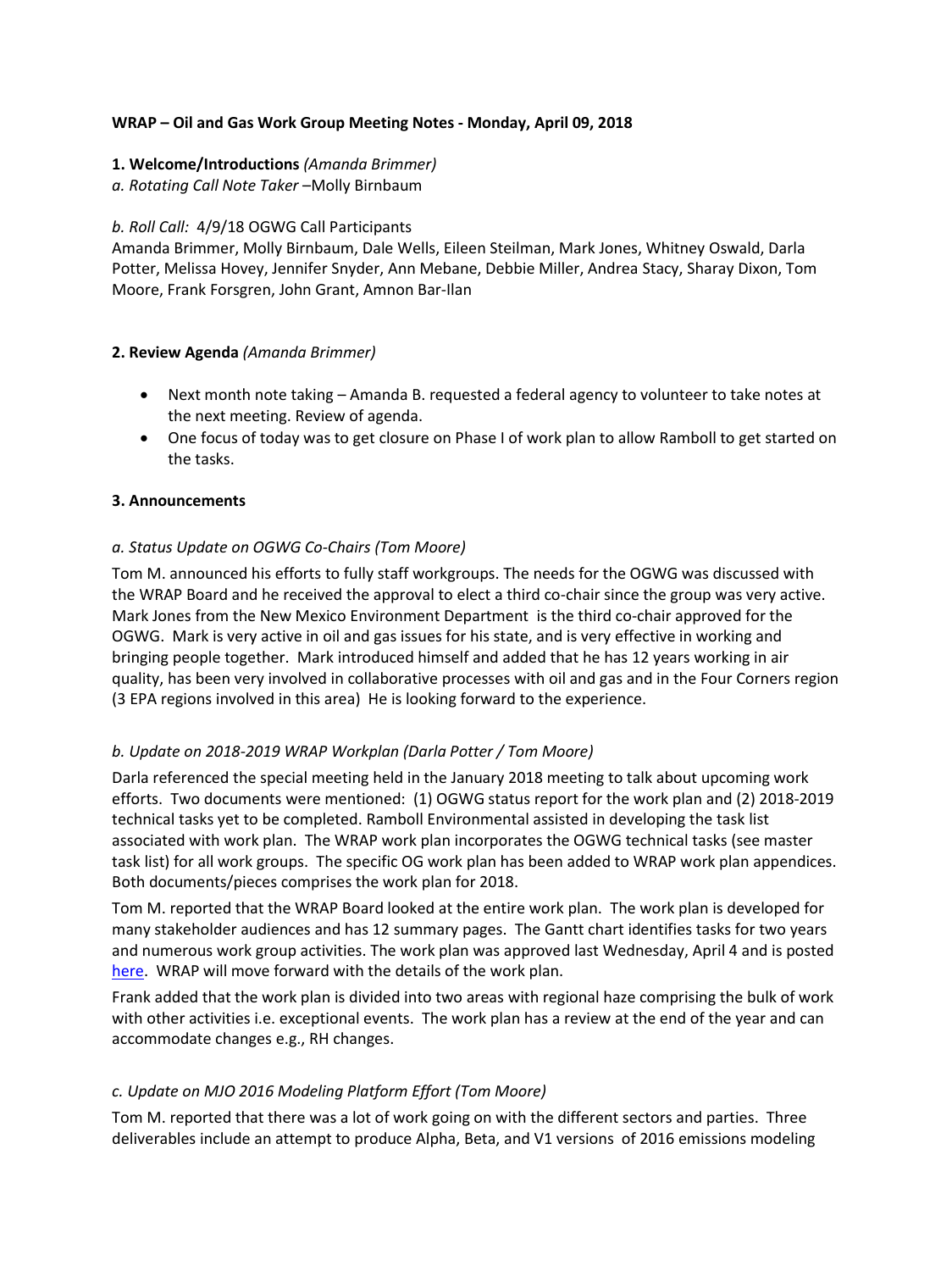data and develop 2023 and 2028 future projections from the Beta and V1 versions. (EPA is producing the Alpha files). The workgroups are in the middle of reviewing the files see what elements are wanted with a fall 2018 Beta version to be developed. This effort is similar to the road map phase II work and apply it to the 2016 modeling effort. The next 2016 NEI OGWG work call will be May 14<sup>th</sup>. The MJO 2016 Modeling Platform project folder can be reviewed at <http://vibe.cira.colostate.edu/wiki/wiki/9180> and includes the following information:

- draft Charge Document for the 2016 EMP O&G Emissions Workgroup
	- o [https://drive.google.com/open?id=1gSPGuunaE5J5Xbm2Cj11C72j6bq4zwdUBsV9MMBp](https://drive.google.com/open?id=1gSPGuunaE5J5Xbm2Cj11C72j6bq4zwdUBsV9MMBpiKE) [iKE](https://drive.google.com/open?id=1gSPGuunaE5J5Xbm2Cj11C72j6bq4zwdUBsV9MMBpiKE)
- Alignment between 2016 EMP and 2017 NEI for O&G sources document
	- 2016EMP [2017NEI alignment for oil and gas sources \(draft dated Mar 7, 2018\)](http://vibe.cira.colostate.edu/wiki/Attachments/Inventory%20Collaborative/oilgas_files/Alignment_between_national2016EMPand2017NEI_OandG_EIwork_draft_March%207_2018%20v2.pdf)
- 2016 EMP O&G Emissions QA reports (Alpha version) available in QA folder on Google Drive o [https://drive.google.com/open?id=1shRNNgznSaIo4q41KC2bSNzkOX4NV\\_hD](https://drive.google.com/open?id=1shRNNgznSaIo4q41KC2bSNzkOX4NV_hD)
	- 2016 Oil and Gas Alpha version brief summary
		- o 2014NEIv2 <ftp://newftp.epa.gov/Air/emismod/2014/v2/2014fd/emissions/>
		- o Optional projected 2016 <ftp://newftp.epa.gov/Air/emismod/2016/alpha/2016fd/emissions/>

# *d. State / Federal / Local / Tribal Round Table (Darla Potter, roll call)*

i. Emissions Inventory Changes e.g., 2017 NEI O&G non-point & ii. Planning Changes Darla noted there was a lot of work activities/discussions taking place. The 2017 NEI information is challenging for the point and nonpoint efforts and in addition, there was a lot of work group planning within WRAP. Discussed was the appropriateness of inventories and modeling platform work. With all the things going on, it was suggested to do a round table with group to share what was going on with NEI efforts and if there was any planning changes.

# Local / States

- *Denver* is updating the 2017 O&G inventory. They plan to regroup with industry again and look at projections. They will be updating 2020-2023 projections and trends. Other tasks are also going on (e.g. ozone standard).
- *Colorado* doing precursor modeling in Platteville which is in the midst of O&G field. May not be in compliance with their regulations. Regarding 2017 NEI changes they are focusing on the information that their operators have given them for one basin but may look at other basins.
- *Alaska* is looking at fixes to get the information they need for the NEI since the regulations were not updated and permittees are reporting what is required in there permits. At present, quantifying lead will be challenging and it is expected that there will be a lot of communication to get the NEI complete. The state is consulting with EPA to develop emission factors. After this year, permits may need to be opened up to fix the triennial reporting expectations.
- *Montana* has no changes yet and is on a holding pattern. They think their inventory will be the same as last year.
- *New Mexico* will do the point source inventory internally. The focus has been on major sources and they recognize the minor sources are not as thorough partially due to the company and operational changes every year. NM is looking more at the Permian basin and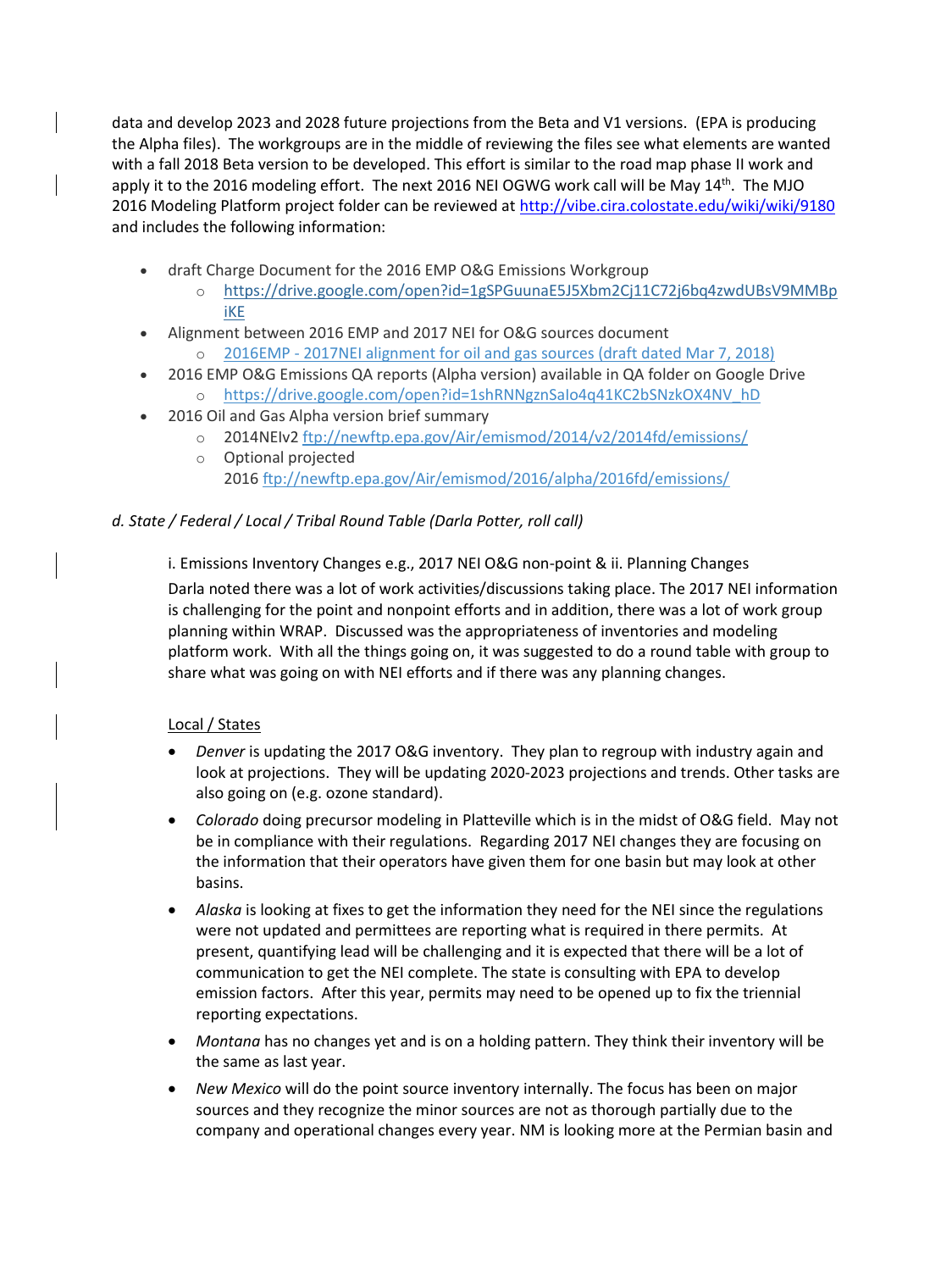will do more planning since they are 90% to non-attainment. If they do a minor source inventory, then it may be deferred to next year.

- *Utah* is busy collecting the 2017 inventory and has sent surveys out. 2017 will be state wide where 2014 was focused on only one basin. This year they will be looking at more equipment to incorporate.
- *Wyoming* will mirror the approach taken for prior NEI years. Each inventory cycle results in lessons learned. WY will incorporate future years (not 2017) production site information into info management system. This year they will include Tile V and minor sources (nonproduction sites) into the info management system.
- *Colorado* will be making comments on CARM study which NEPA is tiered. (BLM inventory for NEPA). Not sure if it is statewide. Will talk to BLM offline.

## Federal Agencies

- *EPA* Jennifer Snyder is still working on what they are going to do for 2017 inventories because of the uncertain budget. At present, they plan to update input. New categories are likely to include abandoned wells. They have state level estimates and want to get to include county levels. EPA is open to suggestions.
	- o Tom M. asked if they see any changes for the collection of information from O&G sector. Jennifer will follow up with Tom on this outside of the meeting.
- *USFS* and *NPS -* nothing to add
- *BLM* Melissa said the venting and flaring rule is currently stayed as of last Friday April 6. Proposed Rule is out for public comment until April 23. The rule rolls back provisions to 2016. More details can be found in the federal register at [https://www.federalregister.gov/documents/2018/02/22/2018-03144/waste-prevention](https://www.federalregister.gov/documents/2018/02/22/2018-03144/waste-prevention-production-subject-to-royalties-and-resource-conservation-rescission-or-revision-of)[production-subject-to-royalties-and-resource-conservation-rescission-or-revision-of.](https://www.federalregister.gov/documents/2018/02/22/2018-03144/waste-prevention-production-subject-to-royalties-and-resource-conservation-rescission-or-revision-of) Under the NEPA umbrella, BLM continues to construct emission inventories for project reviews. The Permian and San Juan basin inventories are presently being reviewed.
- *e. Other announcements from work group members / advisors*

### **4. OGWG Road Map** *(John Grant & Amnon Bar-Ilan – Ramboll Environ)*

### *a. Phase I – Draft Report - Work plan summary & b. Phase II – Deliverables Schedule*

John G. provided a high level review of Road Map. The introduction section is an orientation and points out the increase of natural gas over the WRAP region. CH 2 is a review of emission inventory and is meant to satisfy initial tasks to be completed under the road map. Table 2.2 shows what they reviewed for the inventories and identified some of the gaps. A survey may be needed to fill in the source categories. Inventory changes are generally attributed to the change in wells from horizontal to vertical. The roadmap calls for a number of scenarios and control methodologies which generally will need to be utilized across the region. CH 3 is a draft work plan which demonstrates how RM would be accomplished. The work plan is divided into three main tasks: development of the planning base year (2014), the development of 2028 forecasting, and 2028 forecast with reasonable controls. An additional task is to review of emission management and oil and gas programs (sec. 3.4), tasks and budget. One focus is the drafting of reports and files for AQ modeling.